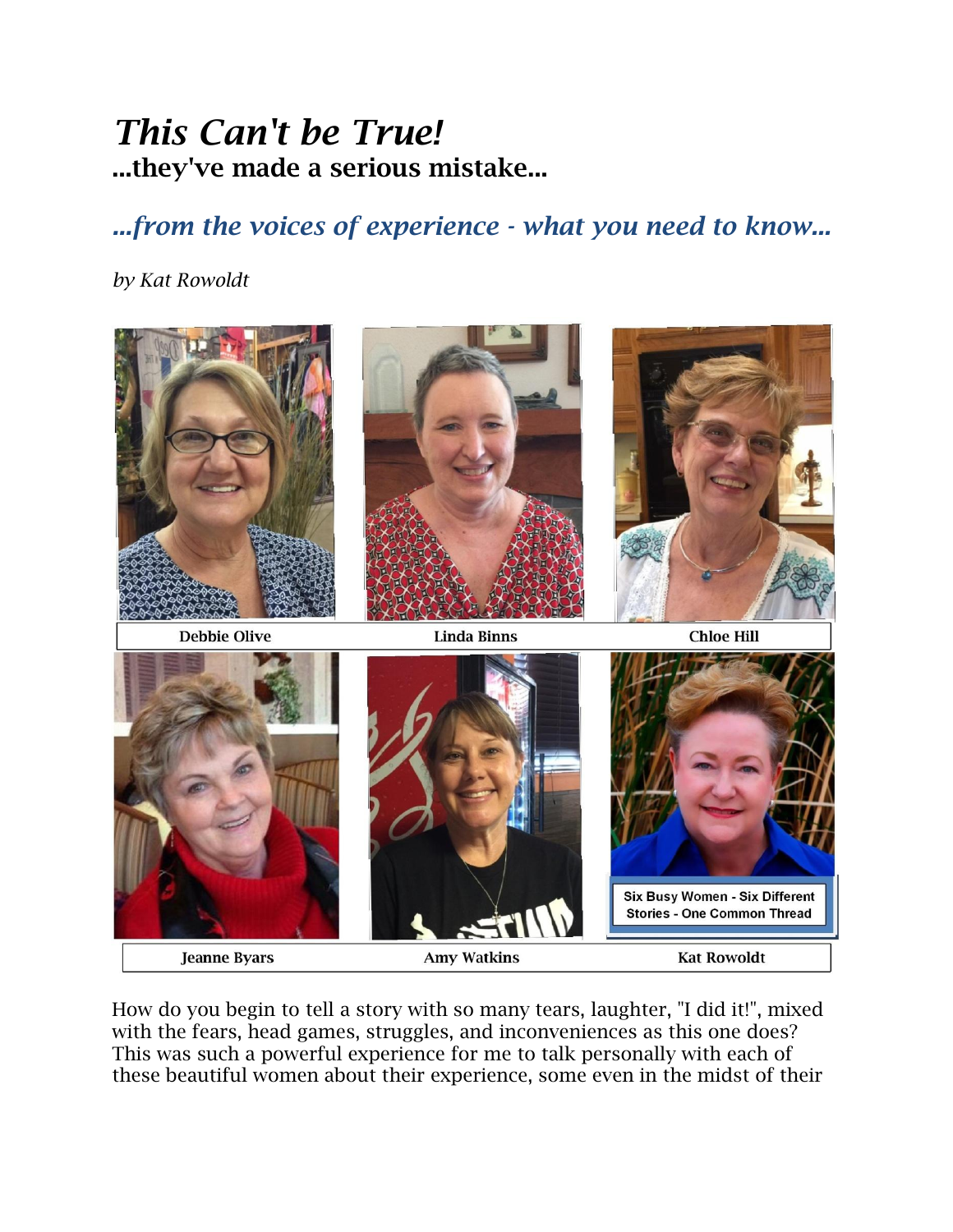journey. Six local women, myself included, were all diagnosed with breast cancer. Five survived, one did not.

You don't give a lot of thought to things that don't seem to impact your life. Breast cancer had never been a part of my life or my family's history. We had never been touched by this disease. Now, if we were talking lung, bone, brain, bladder, or skin cancer - bingo! - I know a little about these.

I am so thankful I have been faithful for the last twenty years, since the age of forty, to go annually for my mammograms. It's just something you do, you hate it, but you get it over with, and move on. A couple of times I have been called back to do a few more images, but they always turned out to be calcium deposits or cysts - no big deal.

This year I received my annual reminder to schedule my appointment and I did. March 20th, I zipped right in and had my annual YUCK appointment and got back to work. The next day I was called, they wanted more pictures again. No big deal, let's get it over. Thursday, March 23rd, I popped back in there to do my "do-overs."

This time something was different. We kept doing images, and more images, until finally I asked if I was setting a record. When the tech responded, "probably!" I began wondering what the heck was going on. Before I left, I was led to an office where Dr. Snuggs was seated with my images before her. She pointed to the area of concern and recommended I have it biopsied.

The cause for the numerous images was the fact what they were trying to see was so deep. Basically, it was near the rib cage, and it was so small. If it had not been for the 3D imaging machine they had just recently received, they probably would not have seen it.

We scheduled my biopsy for the end of the following week, March 31st. I would get the results the following Tuesday, April 4th. John, my husband, and I were so sure I did not have breast cancer, even after having a discussion about it, we decided he just needed to go to work and I'd stop by the Imaging Center for the results, no big deal.

Wrong! It was a big deal. This radiologist, who was filling in for Dr. Snuggs who was on vacation, was trying to tell me I had breast cancer, I was so lucky to have caught it so early, and was scheduling appointments for me to see surgeons, oncologists, etc. STOP!!! "This can't be true! You've made a mistake!" was what my mind was yelling inside my head as I listened to the words he was saying.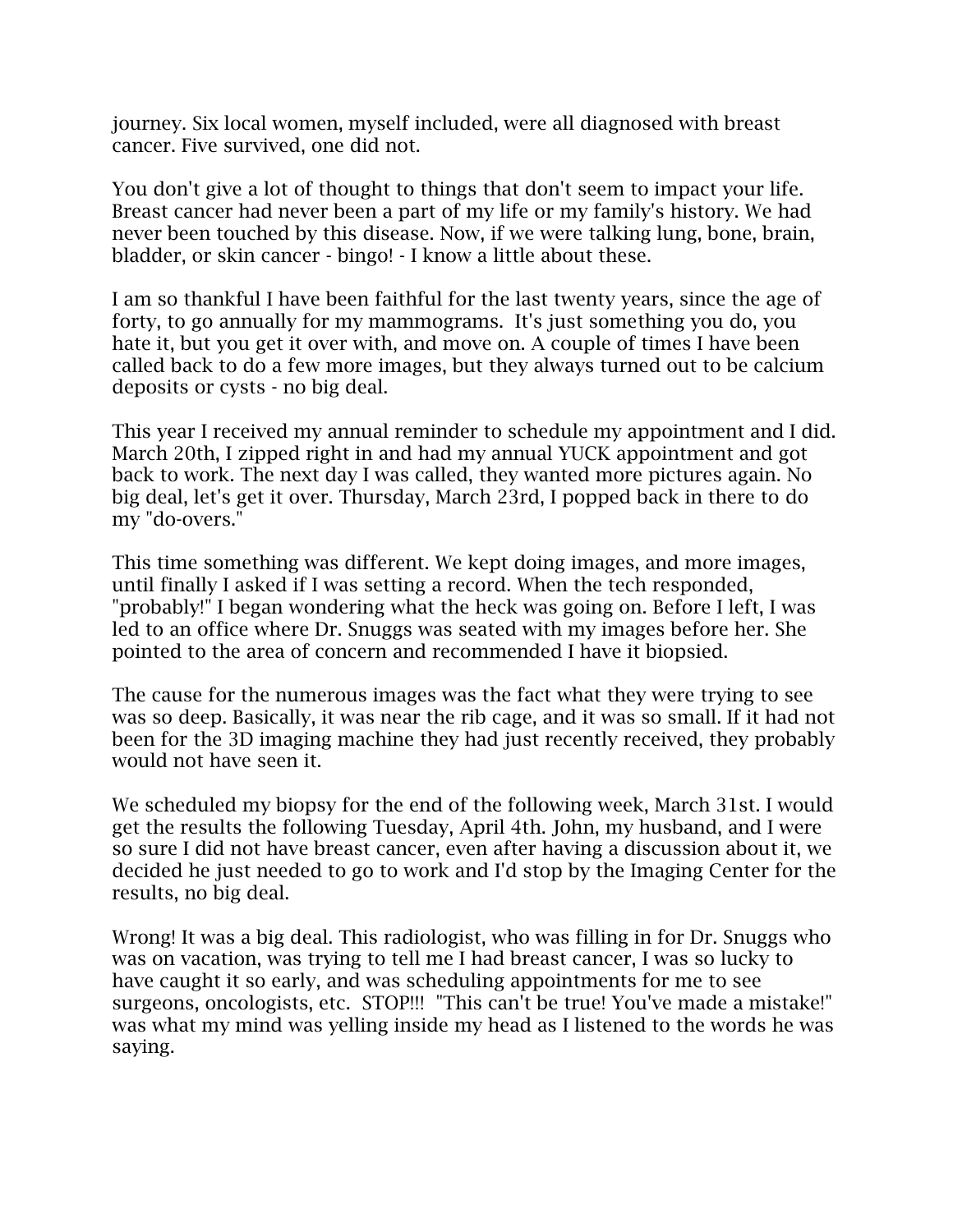I texted John to no avail. He wasn't listening for any text notifications because he too knew I was just fine. I finally had to call his phone to get his attention. "Shock!"

You leave the appointment with a folder which includes a large book with more information on breast cancer than you'd ever want to know, multiple appointment cards, and an assurance everything would be okay. Really?

I kept thinking about their words, telling me I was lucky! How can I be lucky when I was just diagnosed with breast cancer? I would soon begin to understand very quickly. I consider it blessed - versus lucky though.

I'll spare you all my details, that's for another article and time. I had a lumpectomy (as we prefer to call it - versus what medically they call a partial mastectomy) on April 20th, met my oncologist the following week, then my radiologist a few weeks later, and started radiation treatments on June 1st. This week, I complete my prescribed sixteen treatments and will be declared cancer free on Thursday, June 22nd.

My diagnosis was infiltrating ductal carcinoma, stage 1, 1.5 mm in size. It was so small it could not be seen or felt. They had to find it with a wire that was inserted through my breast, prior to surgery, which led to the marker that was left in place from my biopsy. Wow! There is a strong likelihood mine was caused by thirty-five years of being on hormone supplements since my complete hysterectomy - bi-lateral oophorectomy at the age of 25. My oncologist told me last Friday, if I follow through as planned, add 30 minutes of exercise to my daily routine which would raise the oxygen level in my body, I will probably never see another day of cancer in my life.

Through my journey, several dear friends were on my heart who had walked this walk before me. I kept thinking of **Jeanne Byars** - how I miss her. She died from breast cancer in 2015, but what a fighter.

Jeanne discovered she had breast cancer in a most unusual way. She was in a car wreck. After the wreck she began noticing bruising where the seat belt must have grabbed her and she was getting really sore. While visiting her chiropractor, she mentioned the situation. Her chiropractor asked if she could take a peek. Immediately she knew something was very wrong. She told Jeanne to go directly to the doctor/hospital, don't even go home first.

Jeanne was diagnosed with breast cancer that had already spread through her body, stage 4. It was in her lymph nodes, spine, skull, and bones. That was January 2012. She was busy caring for her elderly parents and had not gone in for her mammograms in three and a half years. She, like all of us, was very busy. Who has time?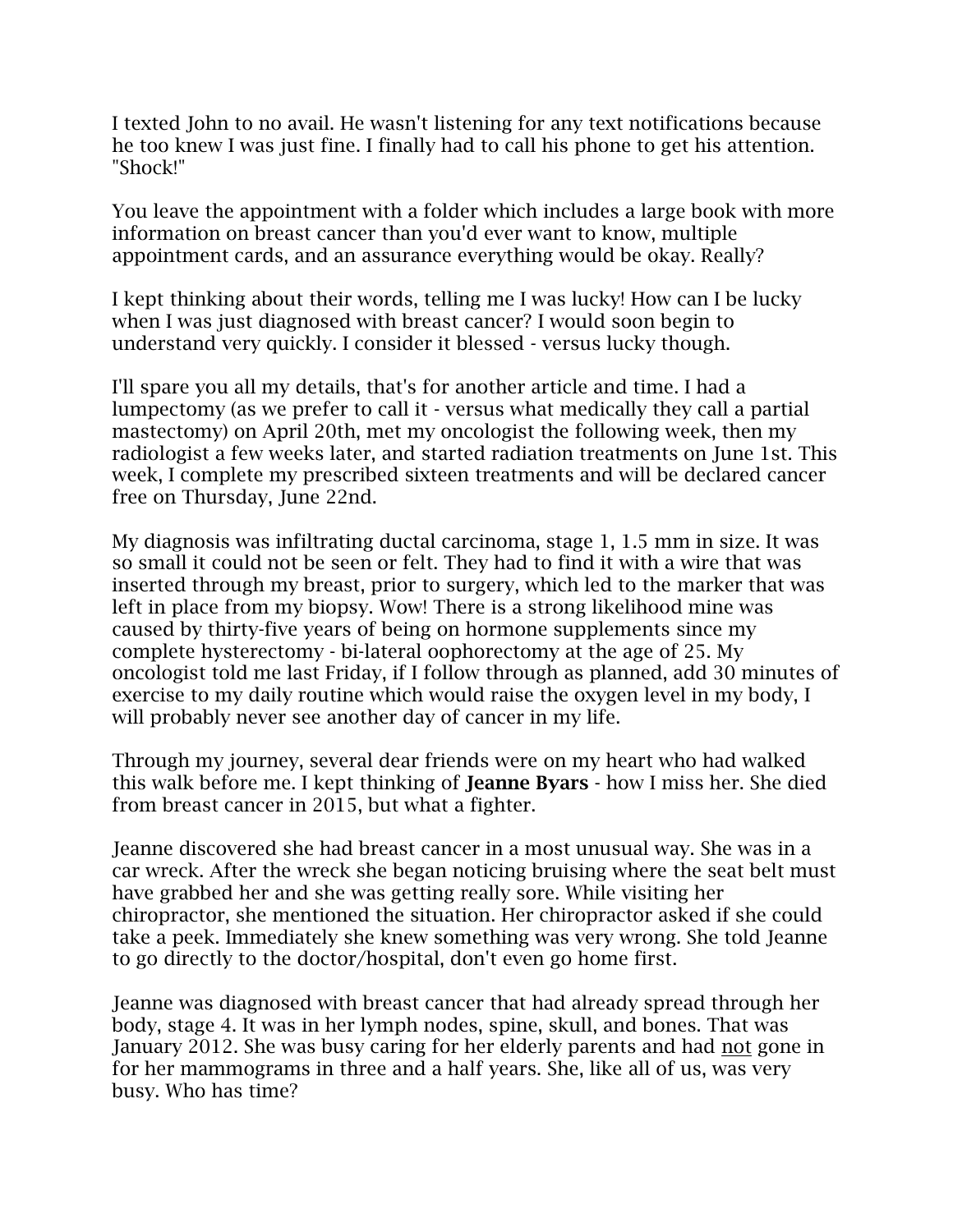Precious Jeanne never told us, her prayer partners, her full diagnosis. We simply knew she had breast cancer and it showed up in her lymph nodes. She knew she had a fight on her hands, but she was going to win. Due to the advanced stages of her cancer, which we were unaware of, the doctors tried several experimental drugs on her - one after another. Through it all, she smiled, acted healed because she believed she would be victorious. She didn't want anyone to know the gravity of her situation.

Cindy Hale, Jeanne's daughter, validated the story with me and shared the full diagnosis of what Jeanne had been dealing with through her battle. In June of 2015, the cancer had invaded her liver and soft tissues. The doctor informed her it was time to get her affairs in order. She still believed the good Lord was going to heal her on this side of eternity.

I believe it was Labor Day weekend that year, when I last visited with Jeanne. It was one of those tough conversations where you know it is the last time. Jeanne still smiling the smile that only she had and encouraging and caring for everyone else around her, got herself spruced up for my visit.

She was concerned about her husband and how he was going to need someone to care for him because of his diabetes. Jeanne shared how she had talked with him and encouraged him to find someone soon who would take care of him. She also told me she had encouraged her daughter to go through the house and get whatever she wanted as soon as possible after she died. If her daddy did remarry, the new woman might not want her things.

What a powerful love and care for those who she was leaving behind. Planting seeds, Jeanne gave them direction in the way she wanted them to go when she was gone. Wow! I cried for miles in the car as I shared with my husband what Jeanne had shared with me. My precious friend - her loving smile - kept me strong through my journey. Jeanne died three weeks after that visit.

In visiting with Cindy about her mother, I asked her if she was current on her mammograms. She said, "no." She had been scared to go, fearful of getting the same diagnosis. She informed me that just recently she had made an appointment to finally get it done. It is scheduled for July 10th. I told her I was calling her on the 11th to be sure she went.

I can appreciate her fear, but what I want to convey in this article is that CANCER SHOULD ONLY BE AN INCONVENIENCE ON OUR SCHEDULE, NOT A LIFE ALTERING REALITY. If Jeanne had kept her mammograms current, she might still be here today. There's a really good chance that would be true. I know Jeanne would want me to keep up with Cindy and make sure she takes good care of herself - and I will do that for my precious friend in heaven.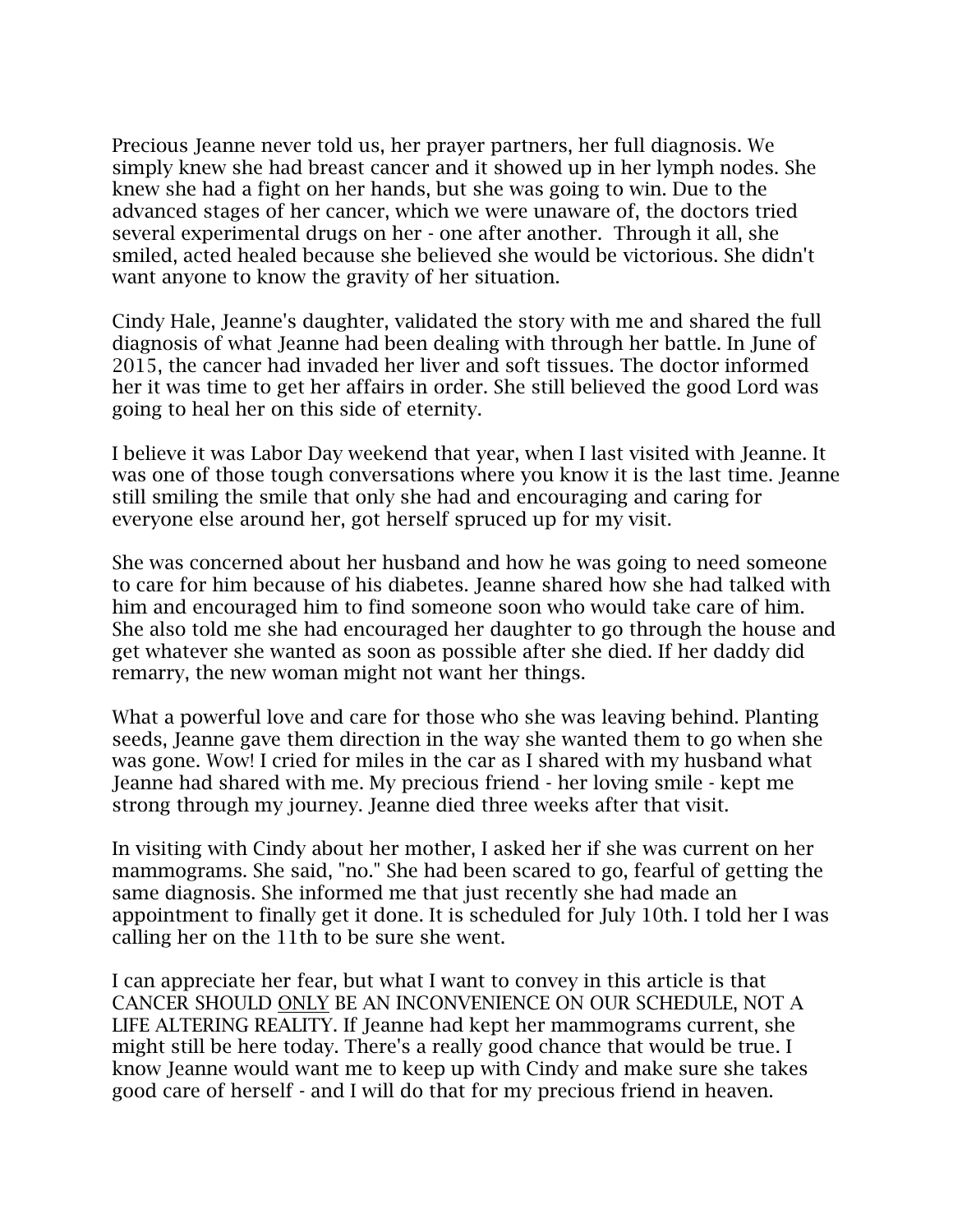My thoughts also went to **Debbie Olive** who was diagnosed in 2001 at the age of 47. Debbie discovered a lump on the side of her breast under her armpit. Debbie did have a history of breast cancer in her family. Her aunt died at the age of thirty six from it. Debbie had a mammogram, followed by a biopsy. It was cancer, stage 2, estrogen positive.

Debbie chose a different path for treatment because of the experiences her aunt had with traditional medicine, opting instead for the holistic alternative, naturopathy. She traveled to Acuna, Mexico for oncotox treatments, ozone treatments, and mega vitamin C intravenously. These treatments shrunk the tumor and eventually she had a lumpectomy to remove the balance of it. She did not do chemo or radiation, but completely changed her diet for three years to vegan and juicing.

She kept/keeps God's healing scriptures before her, guarded her words both then and now, and continues to do annual mammograms. The number one thing she would like to tell everyone reading this article, "Do self exams. Pay attention to your body. If it's sore or hurts, get it checked."

Good advice, Debbie.

As I was beginning my journey, a friend of mine in the Republican Party was just completing her year long journey through it. **Linda Binns** was age 53 when she discovered hers. She felt like she had pulled a muscle up high on her chest, just beneath her collarbone. She was doing a family reunion and had one more family reunion to go before she would slow down enough to figure out why this lump wasn't going away.

The location of hers would not be picked up on a mammogram, though she does get her annual mammograms. Most women do not realize our breast tissue literally runs up to our collarbone and completely under our armpits to the back. A good massage therapist who works the pectoral muscles can tell the difference between lumps versus knots for their clients.

They did a sonogram on Linda, then a biopsy. An MRI showed it was the size of a half dollar, 3.6 cm which equals 1.5 inches. Next it was a bone scan, liver scan, lung scan on her - all clear! The biopsy showed the tumor was stage 2.

The doctors needed to shrink the tumor first because of its size. They started her on A & C chemo through an IV which took four hours to complete each time. She lost her hair after the 2nd treatment. (You noticed she was kind enough to let me photo her with her new hair growth which is just returning.) This was a weekly treatment and she had to fight nausea and feeling "weird." It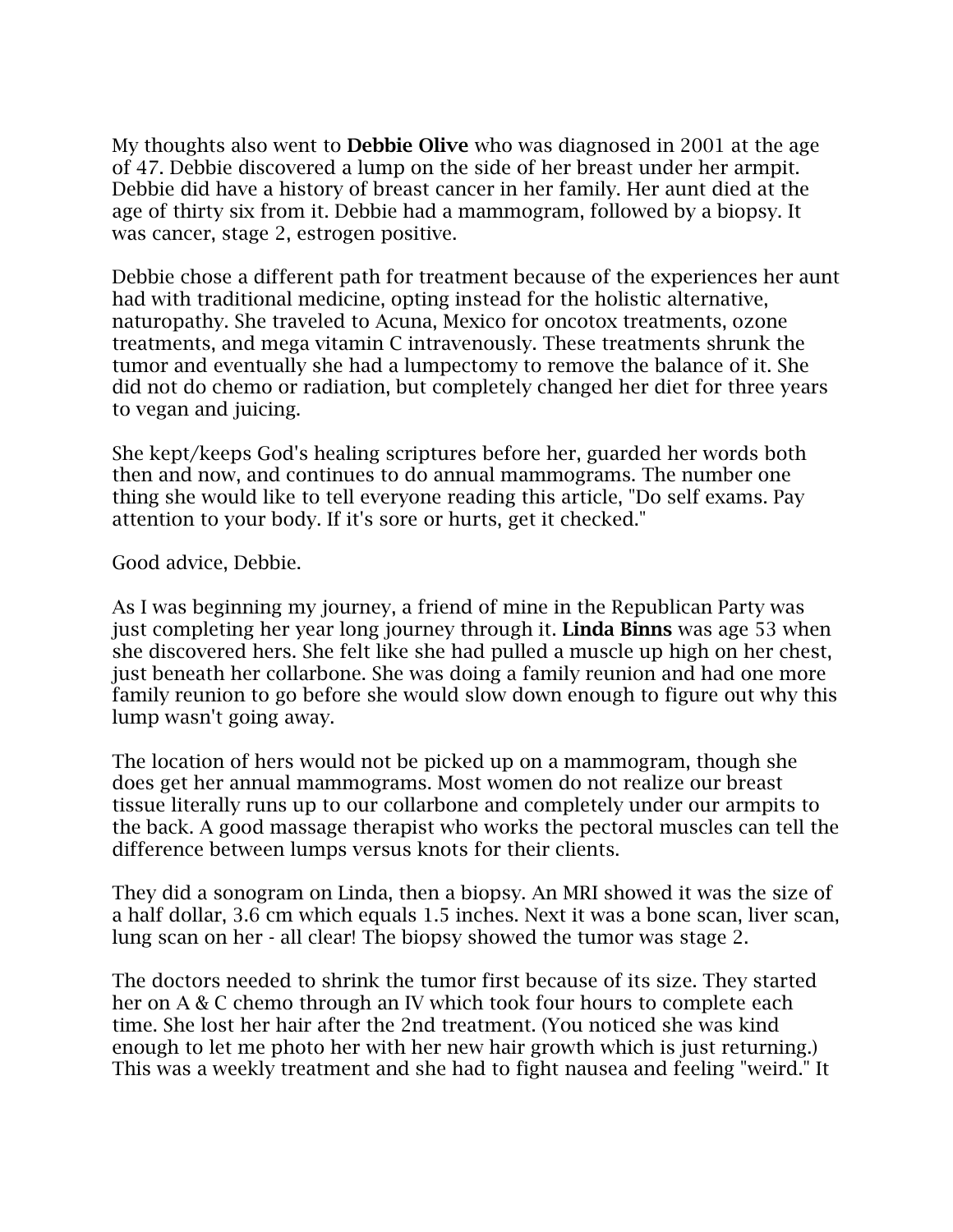was a very tiring experience for her. The follow up MRI showed the tumor had shrunk to the size of a nickel.

Her second round of chemo was weekly for twelve weeks. After five months of chemo, the tumor was finally the size of a dime, 1.5 cm. It was time for her lumpectomy. Her surgeon removed some muscle, 3 lymph nodes - and all was clear. A month of healing, then she began her radiation treatments. The average dosage is 33, and that's what she received.

Breast cancer does run through her family. Her sister and aunt both have had breast cancer. Linda advises ladies to get their mammograms annually, don't wait. Like Debbie Olive, if you feel something strange, have it checked out.

Another dear friend, **Chloe Hill**, had breast cancer a few years back. She was 65 when she was diagnosed. There is a history of breast cancer in her family. Her grandmother was diagnosed at 57 and died from it. Medicine has advanced so much from the days when her grandmother was diagnosed.

Chloe's was discovered through a mammogram. It too was very deep. The doctor informed her that tumors so very deep like hers, are usually not found until they are stage 4. Hearing that information, Chloe reports she began praising the Lord that it was found early, brought to light, and thanking Him for His protection over her. Like me, she had a lumpectomy and radiation. Early detection is the key - and that occurs when you are faithful in booking those appointments.

Chloe advises women to 1) know the Lord, trust Him, 2) be aware of your body, and 3) get your annual checkups. Always keep your eyes on the Lord - and don't look back.

One final story - one that is so dear to my heart - and forever will be! I never dreamed it would come to its full fruition this day, June 17, 2017. I must share this unique and special story.

The youngest amongst this group of six women is **Amy Watkins**. She was diagnosed in 2007 at the age of 35. In April of that year, Dr. Dunham had recommended that she should go ahead and start her annual mammograms since her mother, Debbie Olive, had been diagnosed with breast cancer. He wrote up the order, but it was up to Amy to make the appointment. Six months later, she had not made that appointment. Like I've said, "we're busy women!"

Listening to the radio, Amy heard there was going to be a drawing to win \$250.00 shopping spree at Sunset Mall if you booked your mammogram during that month. She thought - double win! I get the mammo done and possibly could win a shopping spree. Thank God for the radio ad. Amy was diagnosed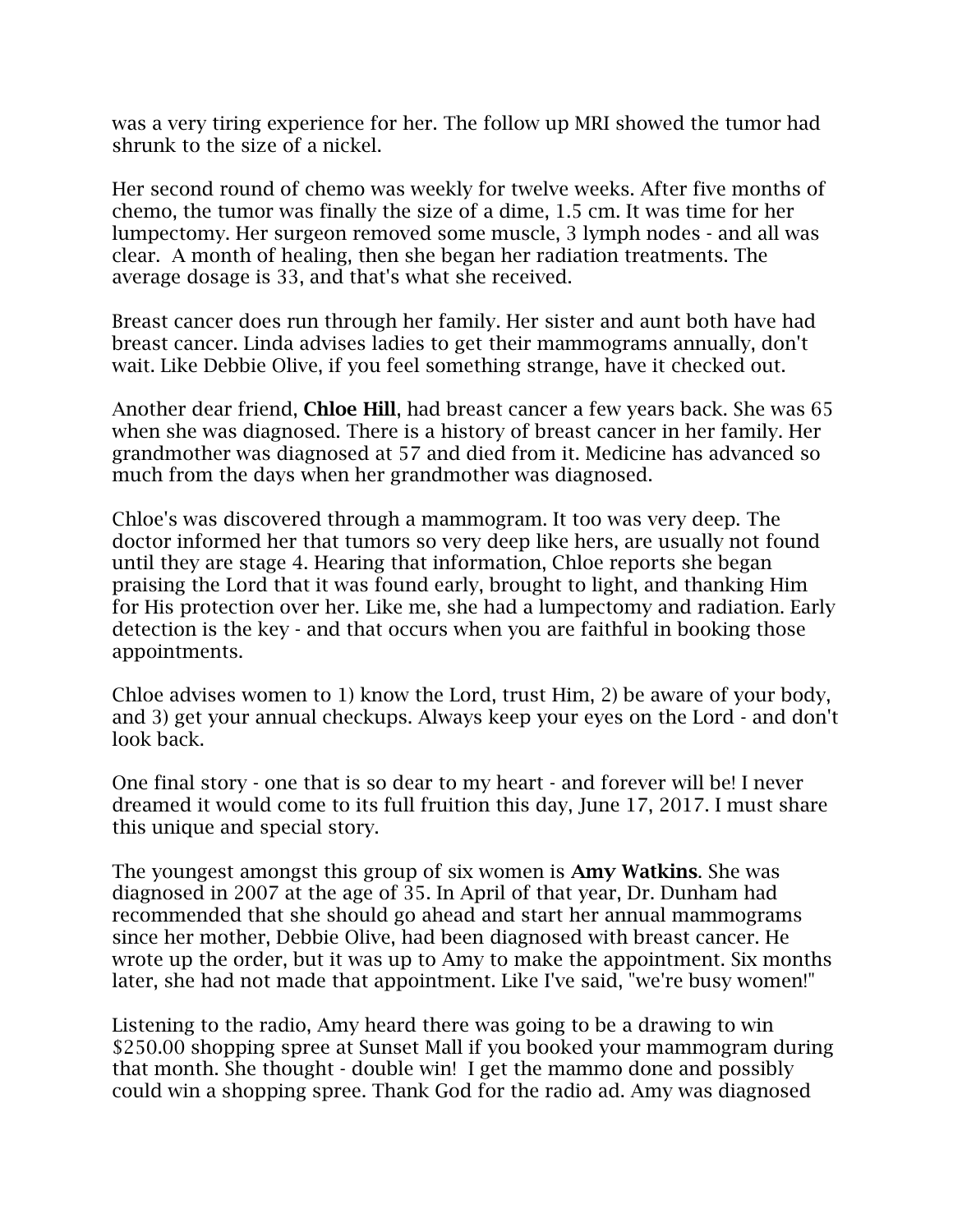with breast cancer. She won her LIFE, even better than a \$250.00 shopping spree.

Her right breast had two tumors which measured together as 6 centimeters. The tumors could not be felt, they also were too deep. As she and her husband sat there and listened to the diagnosis, her husband cried and Amy got tough! She became a fighter, 'like putting on boxing gloves' she describes it, determined to win, and knew immediately that she wanted a bi-lateral mastectomy done. There was no hesitation on her part. There was a KNOWING that this was what she was to do.

At church the following Sunday, I learned of her diagnosis. I remember during the service, maybe it was during Praise and Worship, God putting a question on my heart. He was asking if I would be willing to pray for Amy every day through this journey of hers. God had never asked something like that of me, but I knew it was really real, and He was serious. I wasn't sure if I was up to the task and really wanted to say no because I thought I would fail on His assignment. By the end of the service, I knew I had to accept this assignment and told God yes. I found Amy after the service and told her God had asked me to pray for her daily and I would.

Every Sunday I updated her on my prayers for her, what I felt God was saying, even a prophetic vision God had given me of Amy with her granddaughter one day. I still remember it today. It was assurance she was going to live and see her grandchildren many decades in the future.

Knowing you have cancer plays with your head. I can't put it in words, neither could Amy. Thoughts are constantly bombarding you and it's a fight to stay strong in faith and positive. Amy reported that she went through a time of having thoughts about her funeral. Who would come? Who would be there? She struggled to push those thoughts out and return to thoughts filled with faith and victory.

She too had no pain leading into this diagnosis. The way they did biopsies a decade ago was painful. I can relate to that experience, because the same process was used on me to run a wire through my breast so the surgeon would know where the little "dude" was in my breast. It is the worst experience. Today biopsies are done like they do mammograms and it's less traumatic.

Amy went to Scott & White to have her double mastectomy done. She was off work for six weeks as she recovered. After the surgery, Amy had chemo, six treatments, 3 weeks apart. Next was radiation, 33 treatments.

Being a young woman, Amy elected to have reconstructive surgery. When she had the mastectomy, stretchers were placed (tissue expanders) to prepare her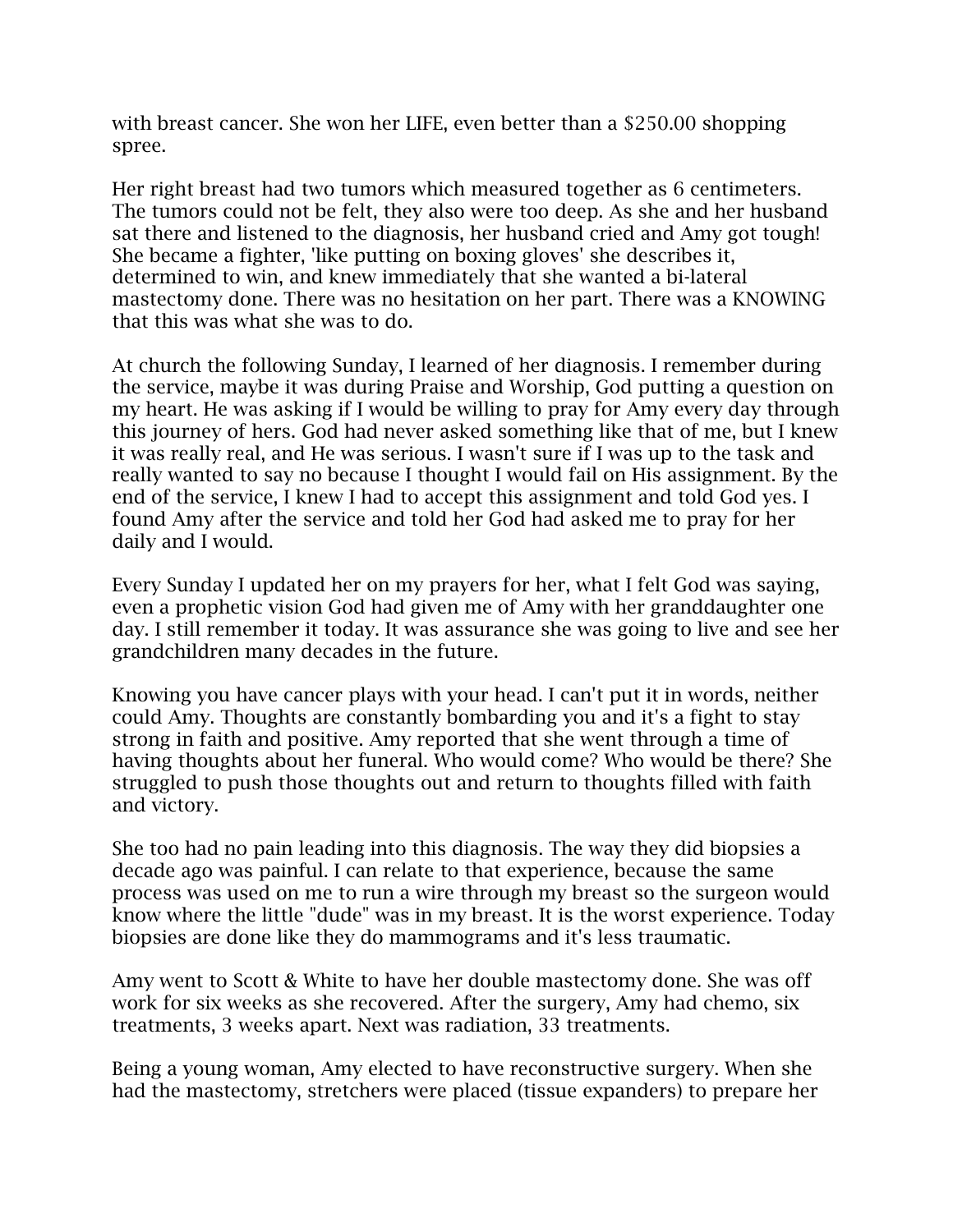skin and body for the future surgery. When she would go for chemo, she would also receive an injection of 100 cc of fluid into the stretchers to force the expansion where her future breast implants would go.

Somewhere in the midst of this journey for Amy, I had an unusual experience happen. After months of praying, I realized I had missed a few days and felt really grieved about it. I remember going out on the front porch to pray for her, trying to beat myself up over having missed those days. God hushed me up. He reminded me that He was the one who brought Amy to mind each day when I needed to pray for her. It was at all hours, based on when He would prompt me. He said I didn't need to pray for her any longer, IT WAS DONE. She was healed. Wow!!!!

The following Sunday after service I caught her to tell her the news. Donnie, her husband, was standing there with her. When I shared what God had told me, Donnie lit up. He too had heard God say the same thing. Powerful confirmation.

After the radiation was completed, the implants were done in 2008. She was on Tamoxifen for one year, then had her ovaries removed to get any remaining estrogen out of her body. She took Arimidex, an estrogen blocker for a season after that.

Amy was the last of the ladies for me to reach to do this story. We set a breakfast date to catch up on life and for me to get the details of her story for this article. We were both pretty excited to get together and see one another. It had been way too long.

As I was hanging up my pj's to get into the shower that morning, in the flash of a moment, God spoke to my heart again and brought me to tears. He reminded me of the prayers I had prayed for Amy and said: The prayers I had prayed for Amy in her battle against cancer were seed for me. Those prayers were seed sown in which I reaped the harvest in my own life. This is why my cancer was caught early and was a very simple procedure.

This Word rang through me. I had never heard such a thing before. I understand seed time and harvest - but this was new. This was different because God had specifically asked me to pray for Amy. He knew what was in my future. My obedience paid a huge dividend.

When I was diagnosed, Amy was one of the first people I reached out to for prayer. I received no response from the text I sent her. Little did I know that she was dealing with her father who was dying at the time and caring for her fatherin-law who is moving into one of the later stages of Alzheimer's.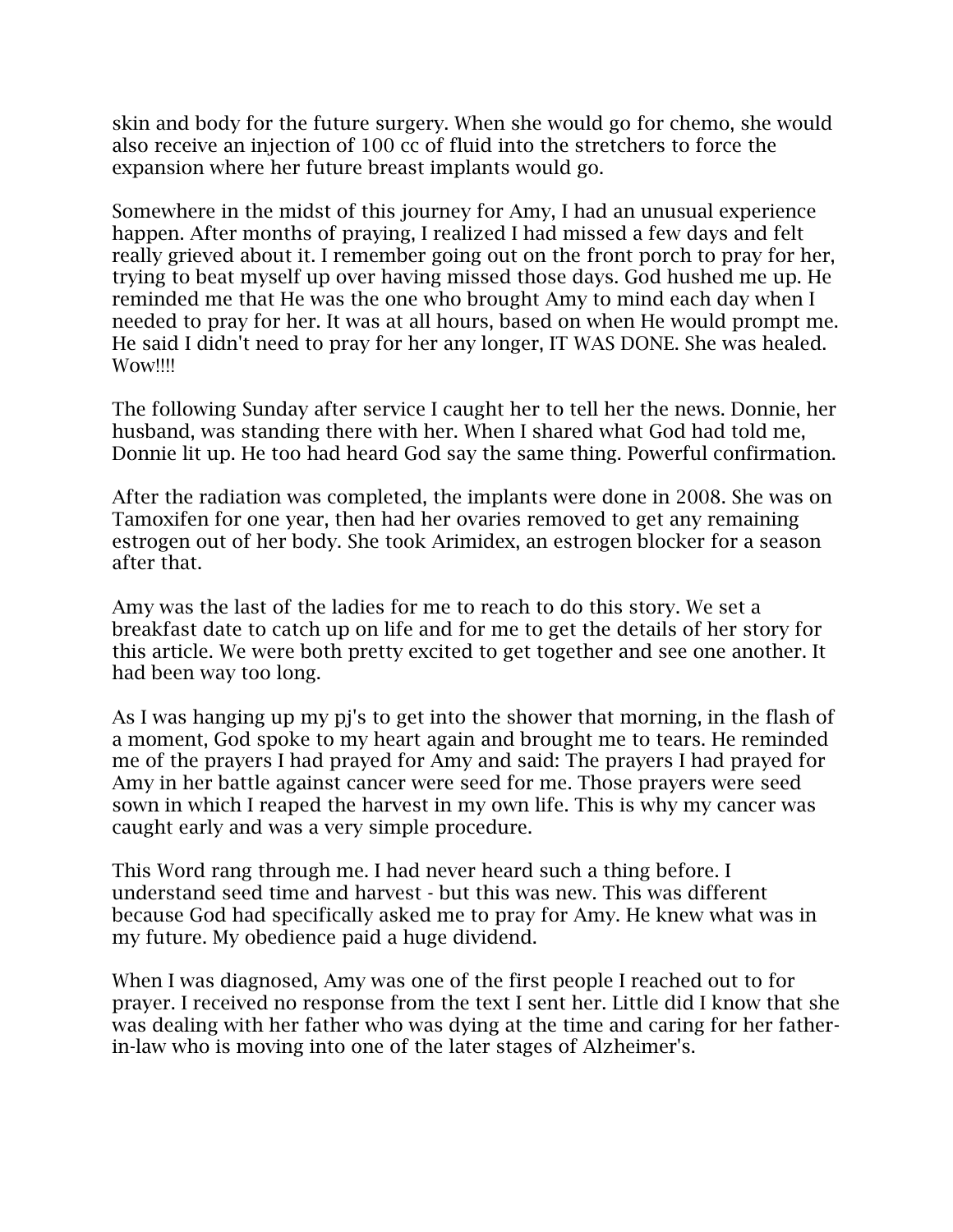I wasn't sure if I would share what God had said that morning with Amy or not at breakfast. I typed it up in my phone so I wouldn't forget and then told John, my husband, what had just occurred. When Amy arrived at Armenta's, we hugged and sat down. Before anything else was said, Amy had something to share with me.

She began telling me how she wanted to pray as faithfully for me as I had done for her. She talked about how much it meant to her to know that I was praying daily, sometimes for an hour, just for her. She was struggling because she wasn't being able to when God spoke to her. God told her because of the prayers I had prayed for her, my experience with cancer was going to be breeze.

I grabbed my phone, opened it to where I had jotted down what God had just told me that morning and showed her what was written there. She looked at me and said, "exactly!" What a faith building experience God-things like this can be. I never dreamed I was sowing seeds with my prayers and that I would reap the harvest. God is so good.

Amy had a special saying that she wanted to share for this article: **"Don't wait for the storm to pass, learn to dance in the rain. Life is worth living, even in the storm."** 

She concurs that a mammogram is a must - it saved her life. She went on further to say that her mother's cancer also saved her life. If her mom hadn't been diagnosed when she was, then Amy's doctor wouldn't have sent her to get a mammogram at age 35. She would have been dead by 40. Mothers, consider this fact in regard to your daughters.

She also wanted to encourage people not to tell cancer patients stories of their relatives or friends who had cancer and died. That's not what we need to hear. Talk life!

Today - we need to change the image and concept of breast cancer. It's not your mamma's medical world any longer. **The fear should not be of being diagnosed with breast cancer, it should be NOT being diagnosed with breast cancer EARLY.** Early is the key.

Cancer should be an inconvenience in our schedule, not a life altering diagnosis.

**Women** - ask your friends and family if they have had their mammograms. **Husbands** - ask your wives if they are current.

Let's realize that with today's medicine, we don't have to have the nightmares of yesterday unless we procrastinate and let it develop undetected in our